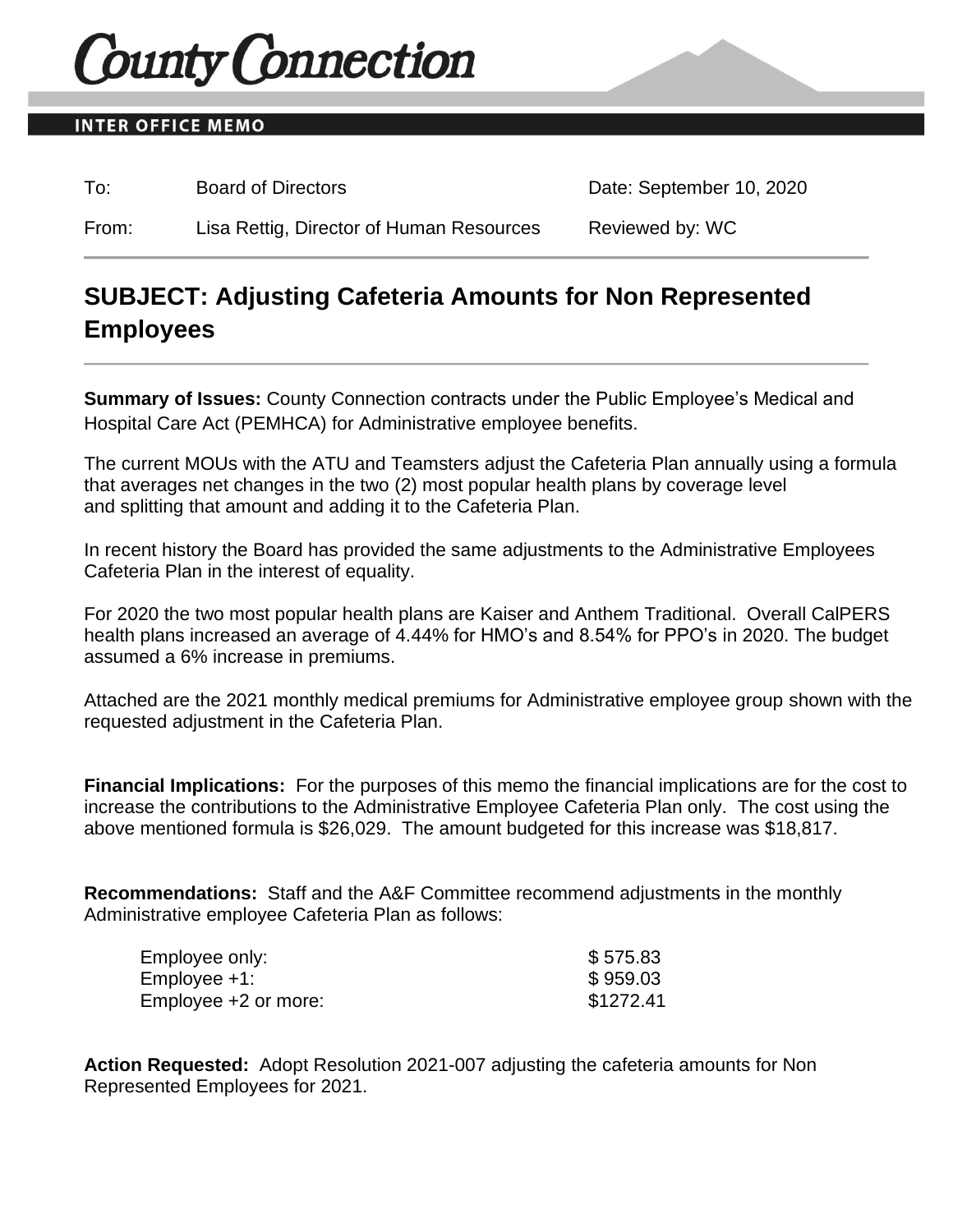#### **2021 Medical Premiums Per Month (\$) Employee Group #1 Administrative Employees**

|                          | Total      | <b>CCCTA</b> | Employee   | Cafeteria Plan | Net Employee |
|--------------------------|------------|--------------|------------|----------------|--------------|
| Kaiser*                  | \$813.64   | \$303.56     | \$510.08   | \$575.83       | \$0.00       |
| Kaiser+1                 | \$1,627.28 | \$607.12     | \$1,020.16 | \$959.03       | \$61.13      |
| Kaiser+2                 | \$2,115.46 | \$789.26     | \$1,326.20 | \$1,272.41     | \$53.79      |
| PERS Choice*             | \$935.84   | \$289.98     | \$645.86   | \$575.83       | \$70.03      |
| PERS Choice+1            | \$1,871.68 | \$579.96     | \$1,291.72 | \$959.03       | \$332.69     |
| PERS Choice+2            | \$2,433.18 | \$753.95     | \$1,679.23 | \$1,272.41     | \$406.82     |
| PERSCARE*                | \$1,294.69 | \$494.86     | \$799.83   | \$575.83       | \$224.00     |
| PERSCARE+1               | \$2,589.38 | \$989.71     | \$1,599.67 | \$959.03       | \$640.64     |
| PERSCARE+2               | \$3,366.19 | \$1,286.63   | \$2,079.56 | \$1,272.41     | \$807.15     |
| PERS Select*             | \$566.67   | \$270.71     | \$295.96   | \$575.83       | \$0.00       |
| PERS Select+1            | \$1,133.34 | \$541.42     | \$591.92   | \$959.03       | \$0.00       |
| PERS Select+2            | \$1,473.34 | \$703.85     | \$769.49   | \$1,272.41     | \$0.00       |
| Anthem HMO Select*       | \$925.60   | \$270.71     | \$654.89   | \$575.83       | \$79.06      |
| Anthem HMO Select+1      | \$1,851.20 | \$541.42     | \$1,309.78 | \$959.03       | \$350.75     |
| Anthem HMO Select+2      | \$2,406.56 | \$703.85     | \$1,702.71 | \$1,272.41     | \$430.30     |
| Anthem HMO Traditional*  | \$1,307.86 | \$494.86     | \$813.00   | \$575.83       | \$237.17     |
| Anthem HMO Traditional+1 | \$2,615.72 | \$989.71     | \$1,626.01 | \$959.03       | \$666.98     |
| Anthem HMO Traditional+2 | \$3,400.44 | \$1,286.63   | \$2,113.81 | \$1,272.41     | \$841.40     |
| Healthnet                | \$1,120.21 | \$450.78     | \$669.43   | \$575.83       | \$93.60      |
| Healthnet +1             | \$2,240.42 | \$901.55     | \$1,338.87 | \$959.03       | \$379.84     |
| Healthnet +2             | \$2,912.55 | \$1,172.12   | \$1,740.43 | \$1,272.41     | \$468.02     |
| Western Health Adv       | \$757.02   | \$383.51     | \$373.51   | \$575.83       | \$0.00       |
| Western Health Adv+1     | \$1,514.04 | \$767.01     | \$747.03   | \$959.03       | \$0.00       |
| Western Health Adv+2     | \$1,968.25 | \$997.12     | \$971.13   | \$1,272.41     | \$0.00       |

Employees who do not elect medical coverage and complete a Certification Form receive \$200.00 per month in Cafeteria Plan Contributions.

This amount can be used to purchase vacation, Vision Services Plan benefits or at the end of the calendar year it can be cashed out.

\* =Employee Only

+1=Employee plue One Dependent

+2=Employee plus Two or more Dependents (also known as Family Coverage)

The monthly Employee premium is deducted semi-monthly from paychecks in two equal amounts